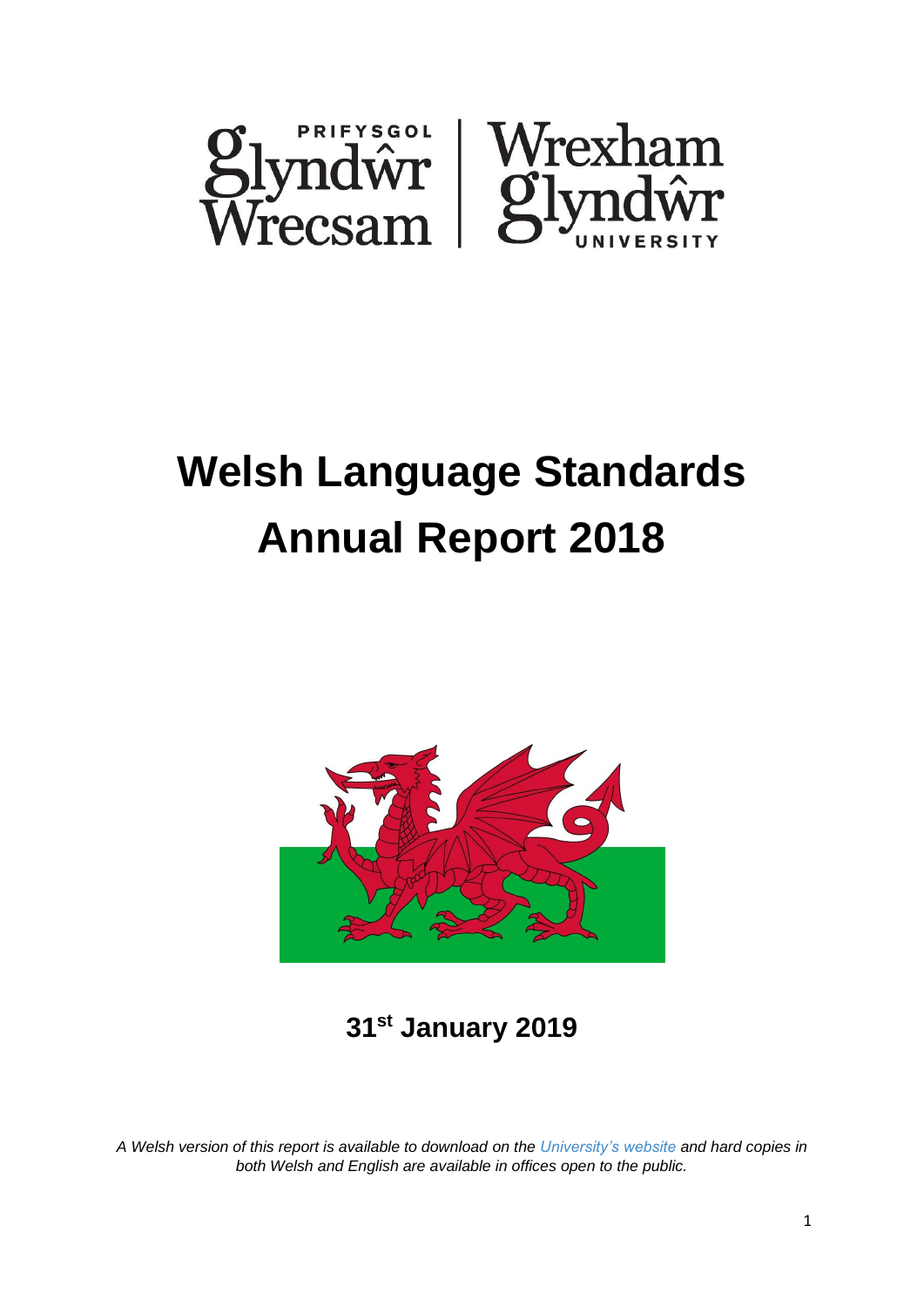# **Introduction**

The Welsh Language (Wales) Measure 2011 established a legal framework to impose a statutory duty on public bodies in Wales to comply with standards of conduct relating to the Welsh language. It recognised that there are two official languages in Wales-Welsh and English. This means Welsh must be treated no less favourably than English. These standards are nationally agreed.

Being an institution in Wales is vital to, and informs, all parts of the University in its teaching, research and its local engagement. With a long history of meeting the needs of North East Wales and the cross border region, Wrexham Glyndŵr University is proud to both serve the needs and work collaboratively within Wales. As a part of this, ensuring that the University not only meets the cultural and linguistic needs of the community it serves but also enables and supports Welsh culture and language, is important.

## **The Welsh Language Standards**

The Welsh Language Standards are a set of legally binding requirements that aim to improve the bilingual service that the people of Wales can expect to receive from organisations, including universities. The Standards detail our responsibilities in terms of providing bilingual services to ensure that the Welsh language is not treated any less favourably than the English language.

They aim to:

- make it clear to the University what its duties are in relation to the Welsh language,
- make it clearer to Welsh speaking students, staff and the public what services they can expect to receive in Welsh from the University
- make Welsh language services more consistent and improve their quality.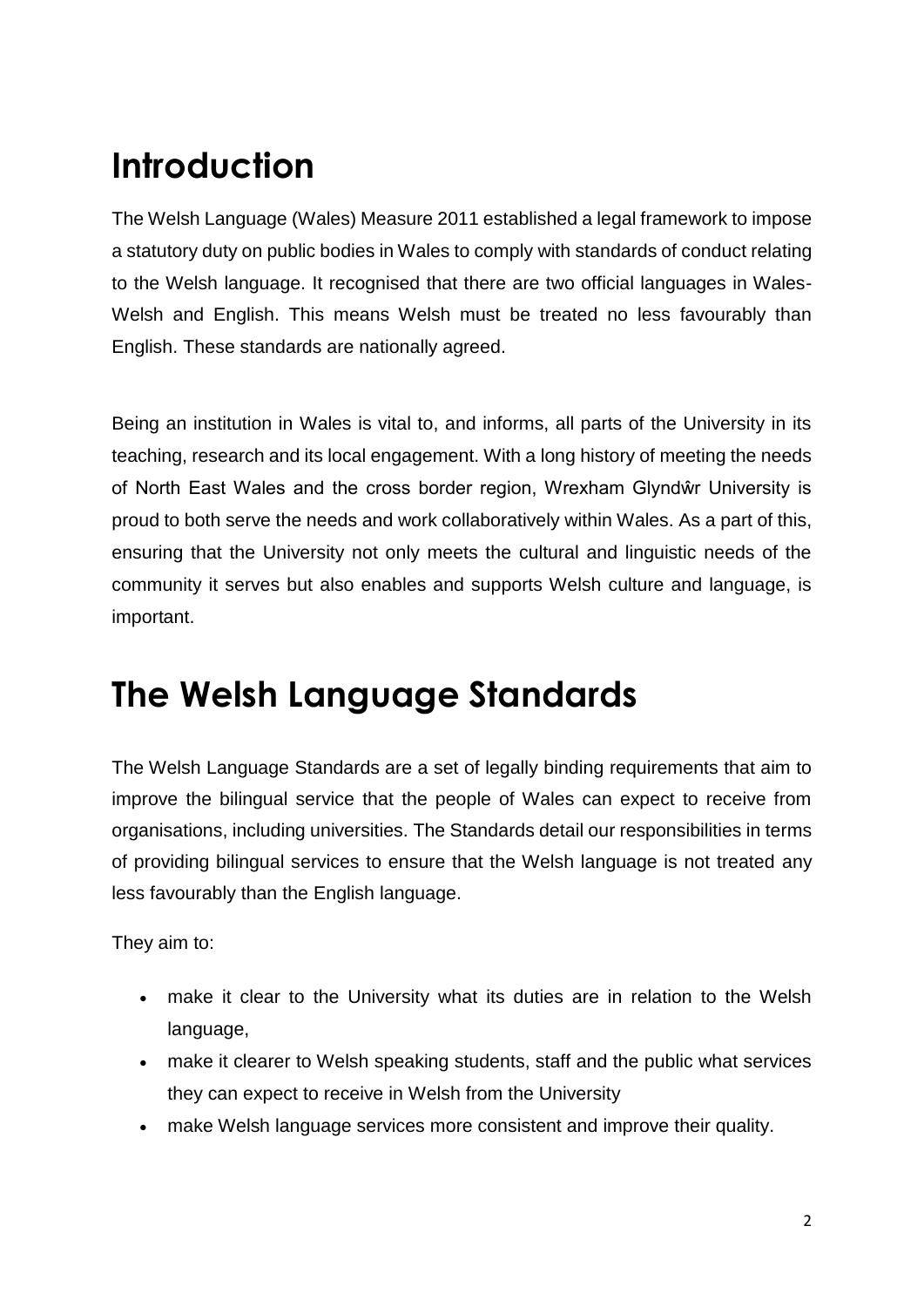The [Welsh Language Commissioner](http://www.comisiynyddygymraeg.cymru/english/Pages/Home.aspx) has a statutory duty to monitor organisations' compliance with the Welsh Language Standards, and investigate complaints and breaches in compliance. It is within their power to impose enforcement action, county court judgements and fines.

It is important to note that these Standards only refer to the University's activities in Wales.

The duties outlined within the Standards stipulate that organisations should not treat the Welsh language less favourably than the English language, and lay out requirements to promote and facilitate the use of the Welsh language (making it easier for people to use the language in their day-to-day-life).

# **Glyndŵr University's Compliance Notice**

A compliance notice is issued to organisations by the Welsh Language Commissioner. It requires them to comply with one or more standards and states the imposition day, the day from which an organisation is required to comply with each standard specified within it. The University's [Compliance Notice](https://www.glyndwr.ac.uk/en/media/wgu-compliance-notice.pdf) was issued by the Welsh Language Commissioner on the 29 September 2017 and contains 178 individual standards that the University is required to comply with under the following themes:

#### **Service Delivery Standards**

Relate to the public facing services provided by an organisation.

#### **Policy Making Standards**

Require an organisation to consider the effects of their policy decisions on Welsh speakers and the Welsh language, thus ensuring that the principle of treating Welsh no less favourably than English is maintained.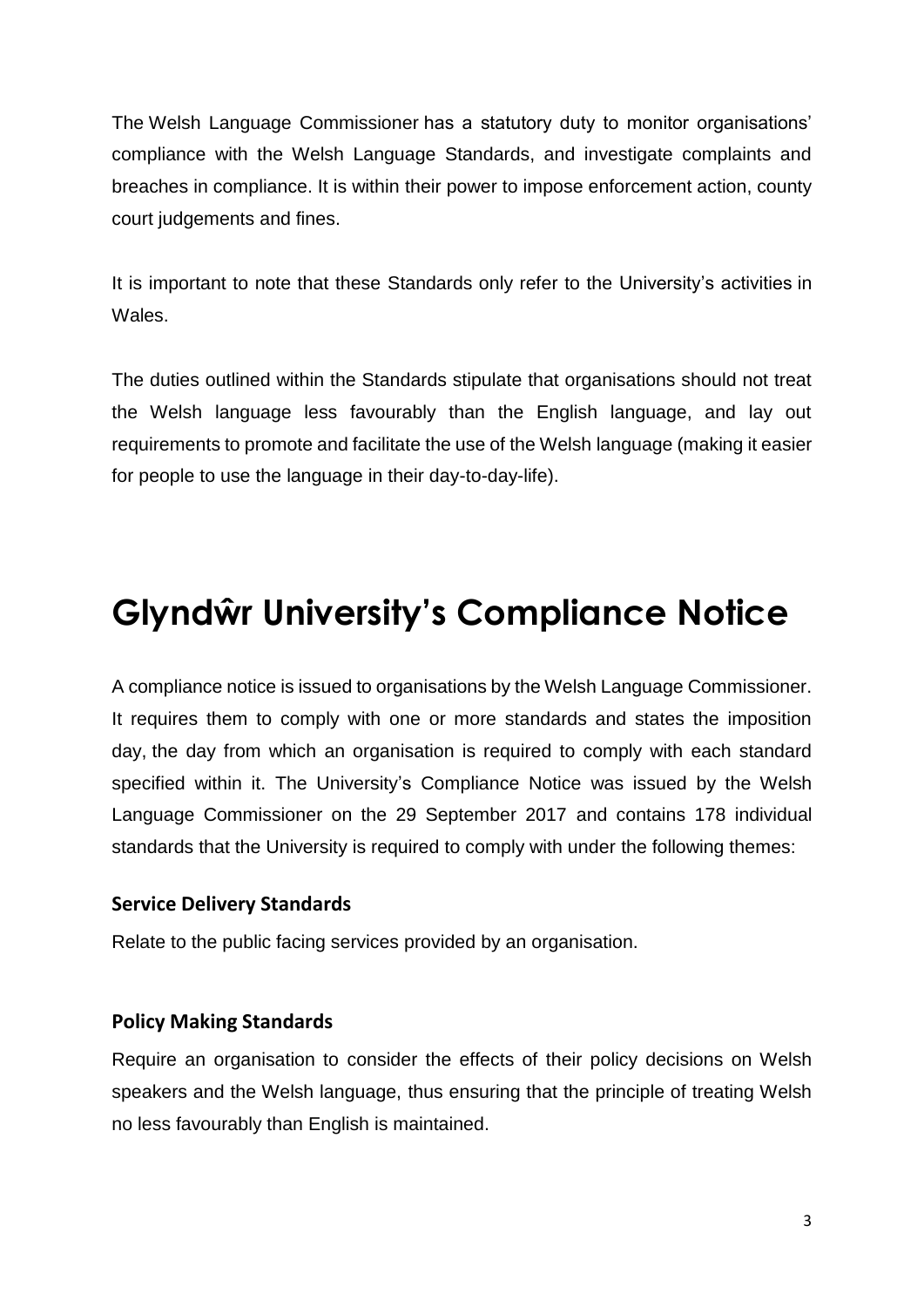#### **Operational Standards**

These standards deal with how an organisation uses the Welsh language in its internal business.

#### **Record Keeping Standards**

An organisation is required to publish an annual report detailing how it has complied with the relevant Standards. It is a requirement that this annual report must be published within six months of the end of the financial year to which it relates. The University's financial year runs from August 1<sup>st</sup> to July 31<sup>st</sup>.

The [Compliance Notice](https://www.glyndwr.ac.uk/en/media/wgu-compliance-notice.pdf) provides an imposition date for each standard, the majority of which are effective from the 1 April 2018 with a small number of them having the imposition dates of 1 October 2018 and 2019.

### **Report covering the period 1st April 2018 to the 31st July 2018**

\_\_\_\_\_\_\_\_\_\_\_\_\_\_\_\_\_\_\_\_\_\_\_\_\_\_\_\_\_\_\_\_\_\_\_\_\_\_\_\_\_\_\_\_

**1. How the University has complied with the standards with which it was under a duty to comply during the year (***per class of standards – service delivery, policy making, operational***);**

The University has recognised the importance of the Standards, not only as a statutory requirement, but as a means for supporting and enabling the use of the Welsh Language in the work of the University. Compliance has been discussed and progress followed at the University's senior management team with a working group leading on identifying where further action was needed to ensure or embed compliance, with responsibilities for compliance against particular Standards assigned to relevant members of senior management. During this reporting period work commenced on formalising this group, and this will be reported on in the following year's report. This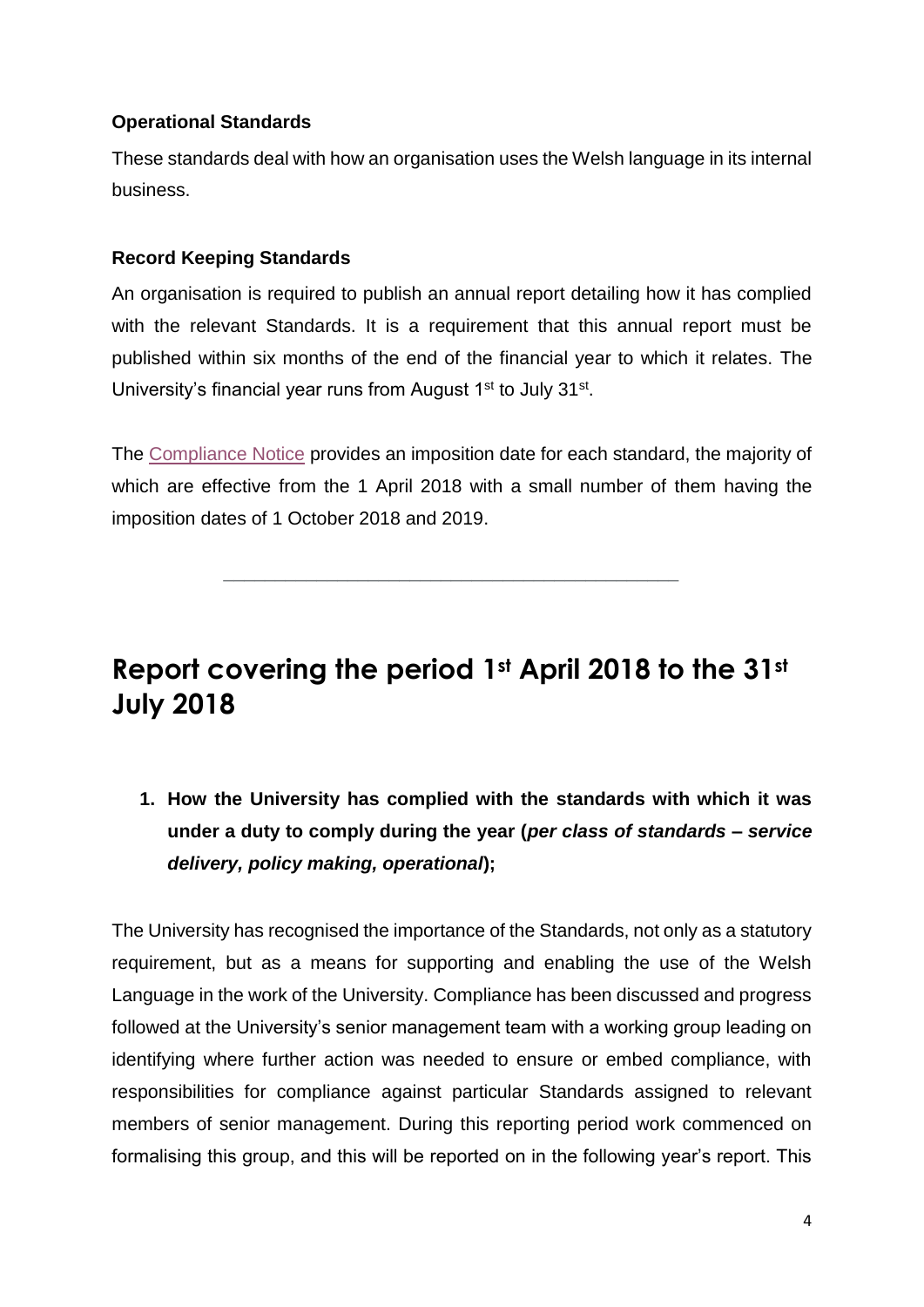work was coordinated through the University's Strategic Planning Office, where responsibilities for supporting compliance were identified as part of a new post that commenced when the Standards came into force. Part of the work of this post is to support University staff and processes in compliance, improve awareness and improve practices, as well as act as a central point of liaison with the Welsh Language Commissioner's Office and respond to any complaints received.

In overall compliance terms there was no separation between the class of standards, with equal importance being given to all and work that was done through senior management, the working group and through general staff briefings were across all standards. A range of guidance notes and help sheets were developed and provided to staff to help in developing both understanding and practice with regard to compliance with the Standards, and these were made available through the staff intranet. By way of illustration of work done in the different class of Standards:

#### **Service Delivery Standards**

- That the University welcomes correspondence and telephone enquiries in Welsh and that all correspondence received in Welsh must be responded to in Welsh within the same-time frame as that received in English has been communicated to all staff. A statement outlining this commitment is included on all central correspondence, including the electronic signatures of staff. Support and templates are provided for staff on the Intranet and staff receive regular reminders about communicating in the chosen language of the correspondent and how to comply with other Standards from the Communications Manager.
- Individual departments register and maintain a record of the language preferences of our regular correspondents and communicate with them using their preferred language.
- University circulars, standard letters and centrally produced publications (such as the Prospectus) are published bilingually.
- Review of signage and replacement commenced.
- Training for Reception staff both on requirements associated with Standards and attendance at bespoke Welsh language training for reception staff.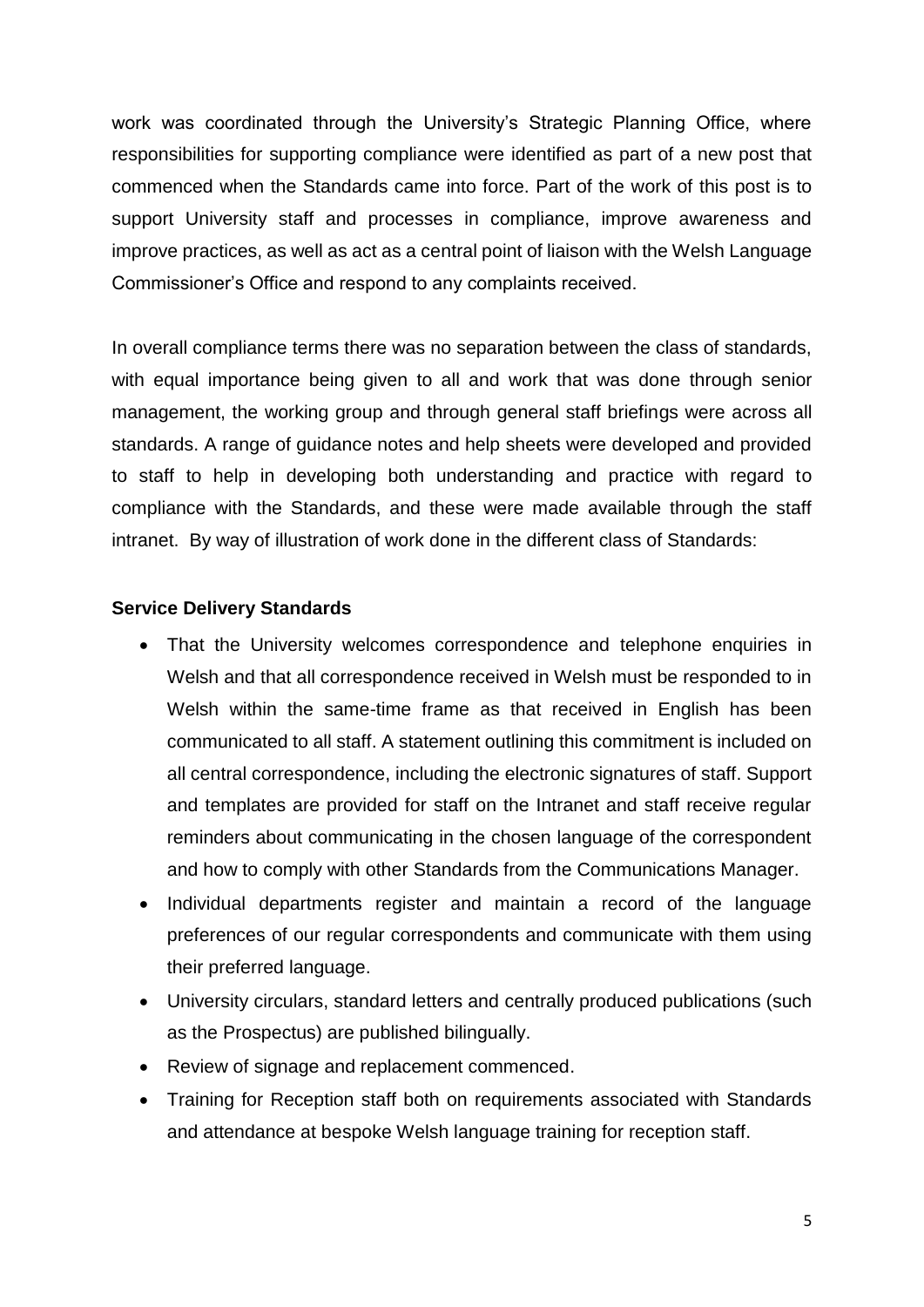• The University works with its Students' Union and with the Coleg Cymraeg Cenedlaethol to support students in using the Welsh language.

#### **Operational Standards**

- Review of website and translation undertaken to ensure bi-lingual provision.
- Development of social media guidelines for bi-lingual provision.
- Creation of a new post to support bi-lingual corporate communications, including social media.
- Staff recruitment process revised and guidance updated to include Welsh language requirements.
- All University job advertisements are advertised in Welsh as well as English.
- Creation of dedicated Welsh language pages on the University's intranet which provides services and support material to promote the Welsh language and to assist employees to use the Welsh language.

#### **Policy Making Standards**

- New policies reviewed in relation to Welsh language impact and compliance through the Strategic Planning Office.
- Information published regarding awarding grants and providing financial assistance.

### **2. The number of complaints received (***per class of standards – service delivery, policy making, operational***):**

One complaint has been received during the period of this report that related to both service delivery and operational standards.